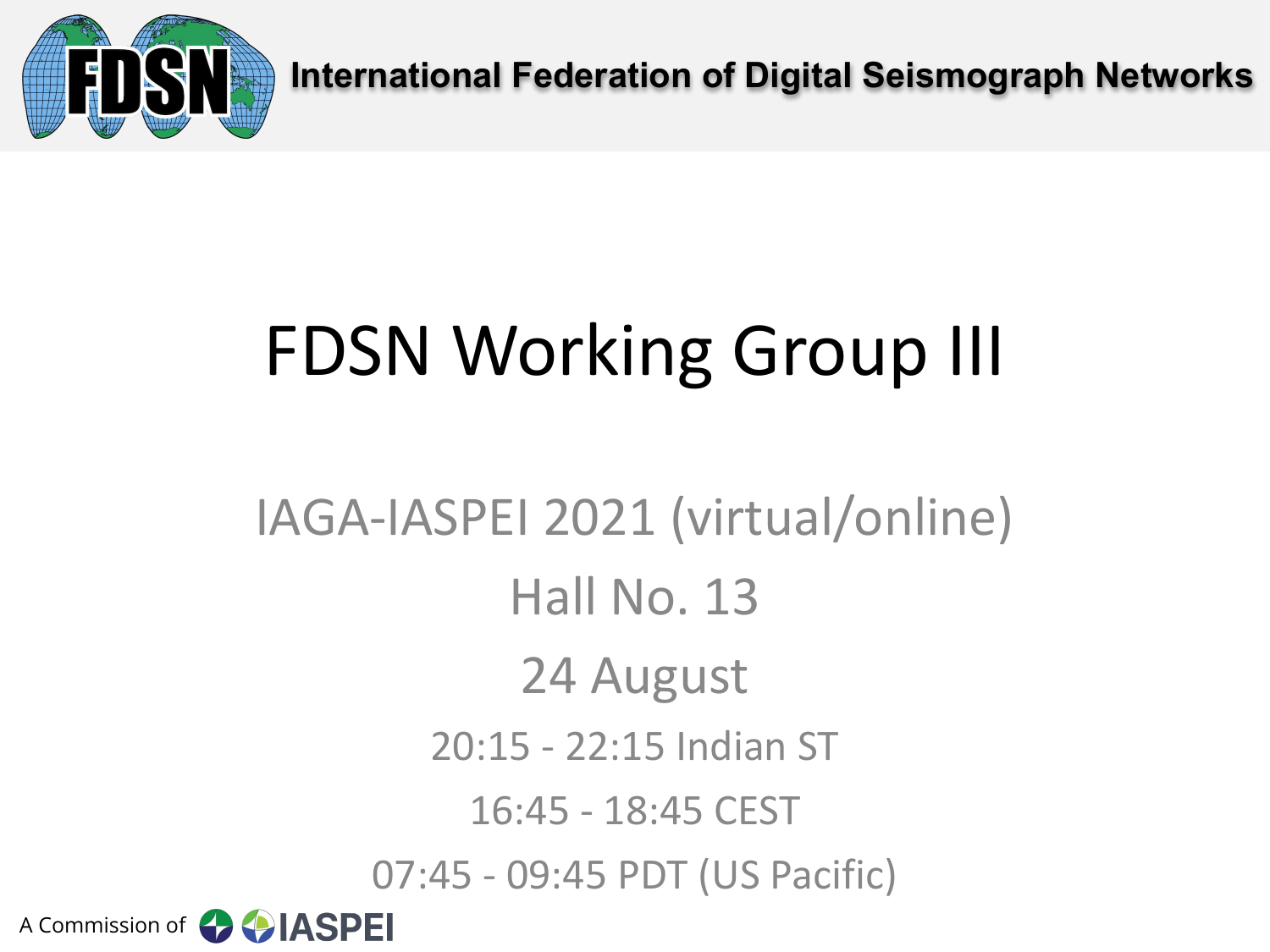

#### **International Federation of Digital Seismograph Networks**

# **Agenda**

- 1. Approval of Minutes from previous meeting in Montreal 2019
- 2. Status of Action Items from previous meeting (Chad Trabant)
- 3. SeedLink v4 specification proposal (Angelo Strollo)
- 4. Authentication for all FDSN web service specifications (Chad Trabant)
- 5. Status of Data Center Registry (Chad Trabant)
- 6. Potential JSON standardization for fdsnws-event
- 7. Any other business

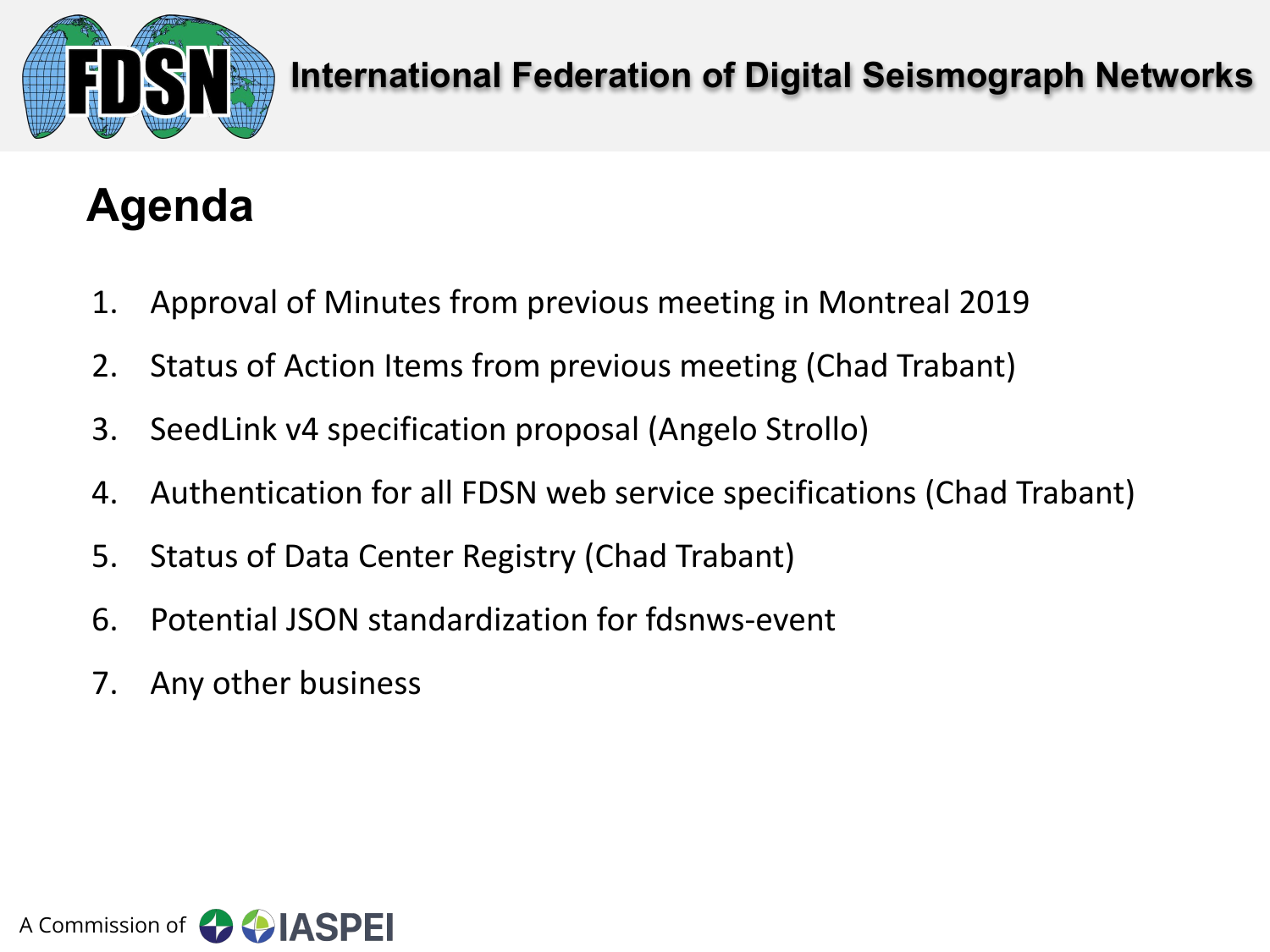

# **Status of Previous Action Items 1/4**

Working Group III Action Items 14 July 2019 - IUGG Montreal Canada

**Action Item**: Approve minutes from previous meeting **Responsible**: WG III **Status**: <vote this meeting>

<http://fdsn.org/media/wg/III/2019/2019%20WGIII%20Minutes.pdf>

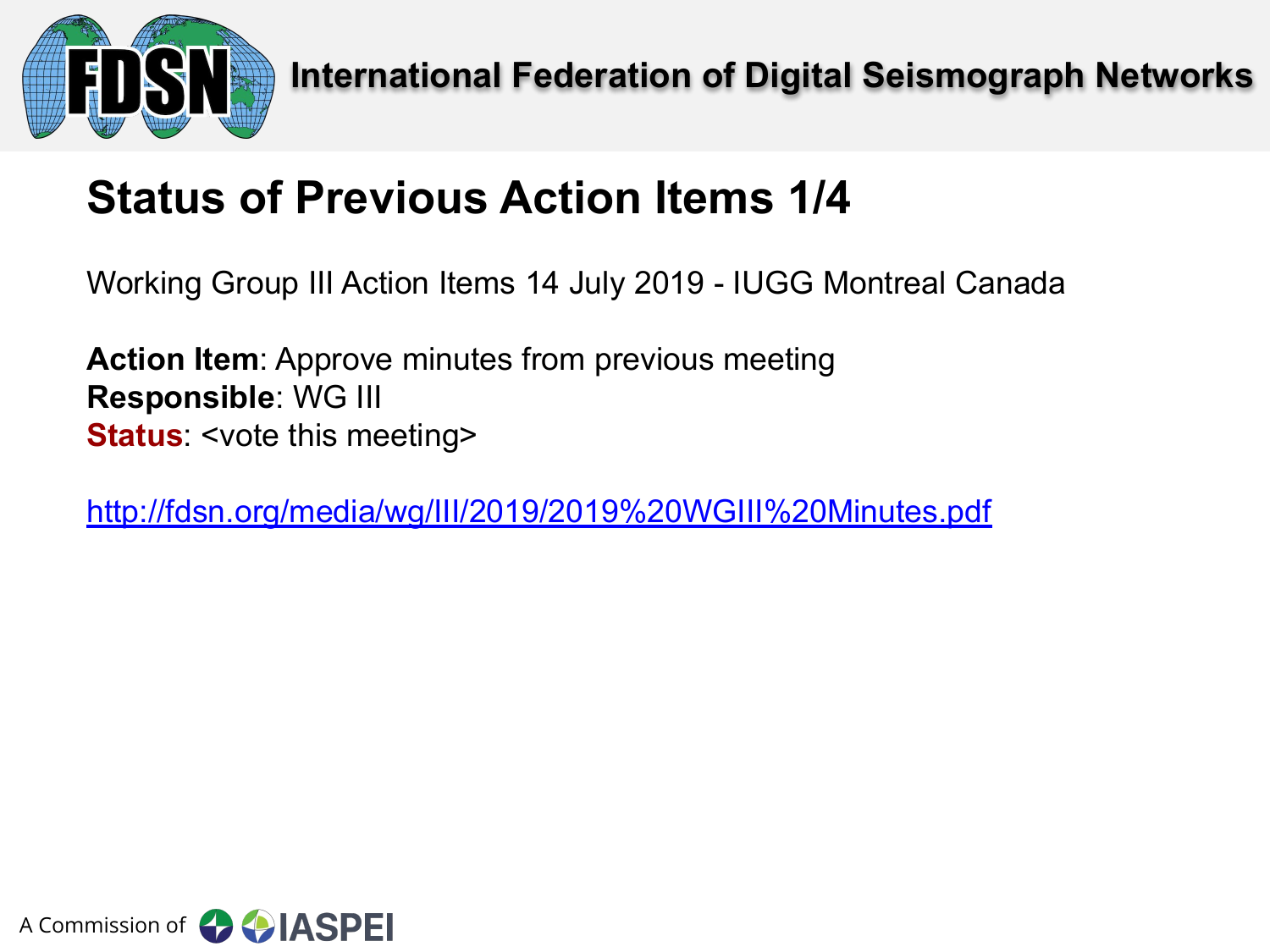

# **Status of Previous Action Items 2/4**

**Action Item**: Related to QoS standards. Once feedback had been incorporated, a Survey Monkey will be developed to get input from data centers as to the priority order that they should be implemented as QoS standards for the Federated System. **Responsible**: IRIS **Status**: *Incomplete, to be retained (continued)*

**Action Item**: Standardisation of the required QA service API including request parameters, and is expected to be coordinated between IRIS and EIDA, those being the two Quality systems in operation at EIDA and IRIS. **Responsible**: IRIS and EIDA **Status**: *Incomplete, to be retained (continued)*

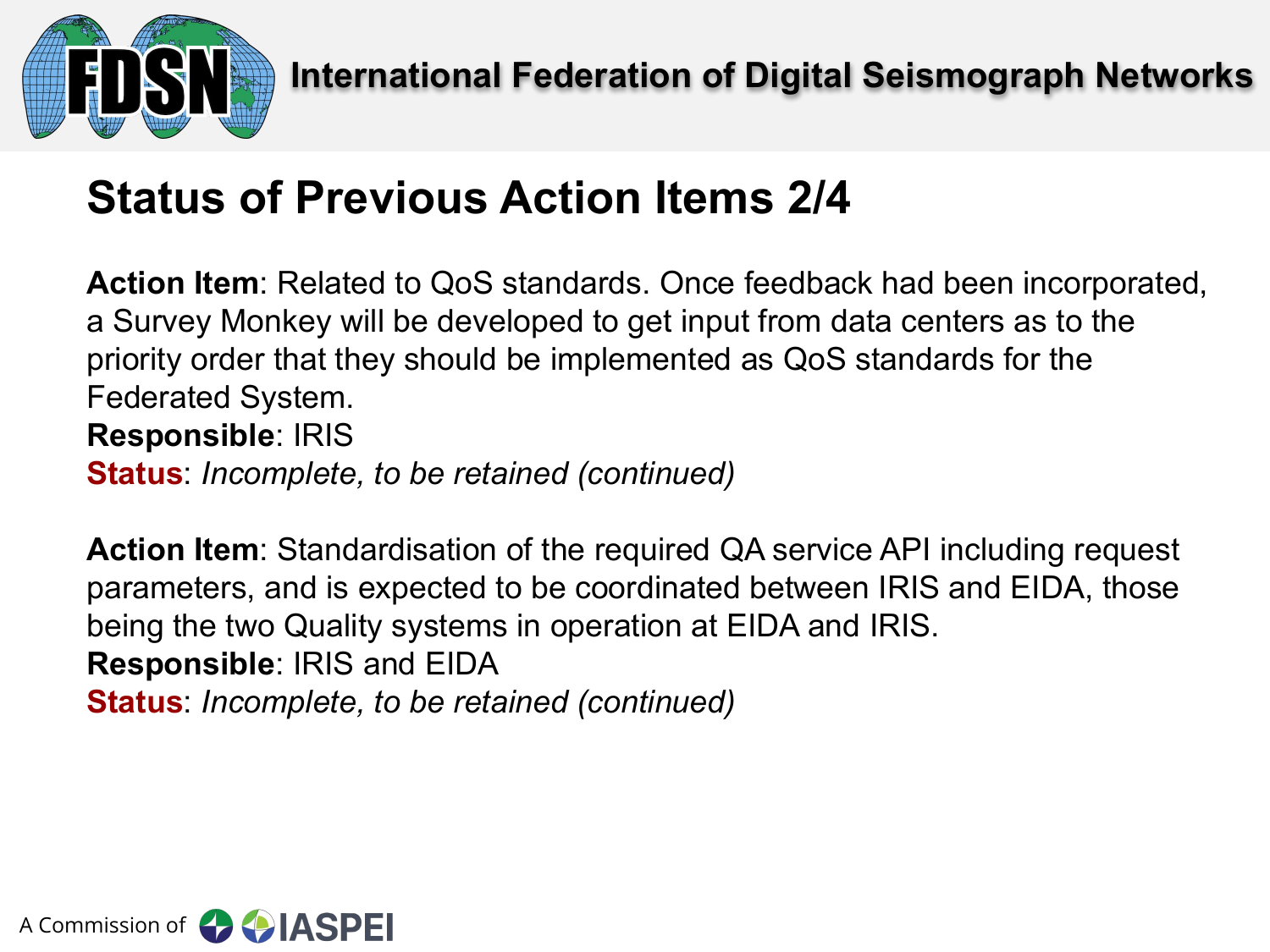

# **Status of Previous Action Items 3/4**

**Action Item**: An action was proposed that after the QA service API has been defined, then look towards getting this into SeisComp3 assuming funding can be found.

#### **Responsible**: FDSN

**Status**: *Incomplete, is dependent on definition of API (another action item)*

**Action Item**: An action was proposed that since the existing prototype data center registry system exists it is ready for broader use. Existing data centres should be solicited to add their entries to the system.

**Responsible**: Trabant and Quinteros

**Status**: *Complete. Registry announced via General mailing list August 2019. All known public data centers were encouraged to add their entry and as of August 2021 there are 19 centers registered.*

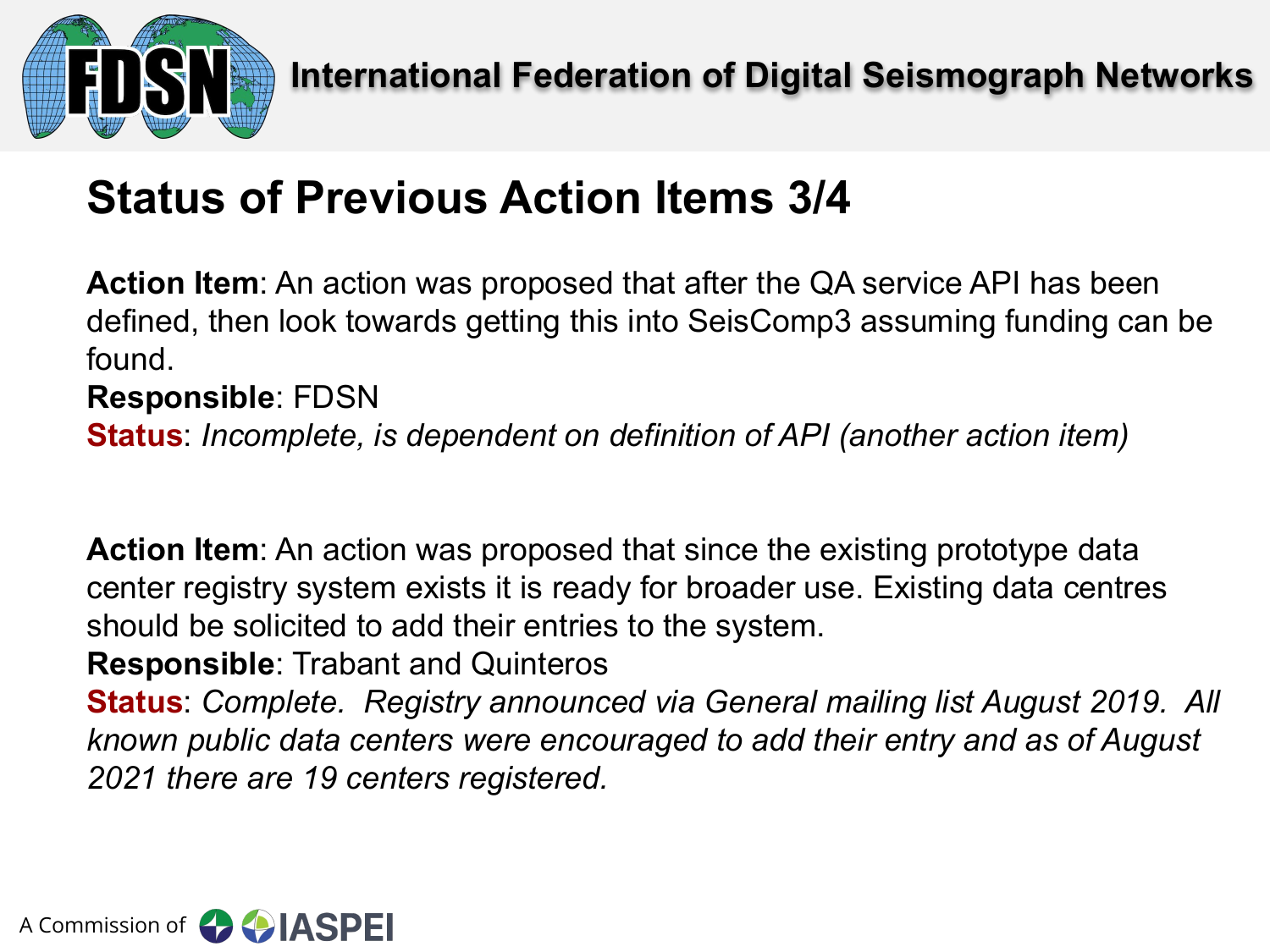

## **Status of Previous Action Items 4/4**

**Action Item**: Tim Ahern suggested that any other ideas for new services should be sent to the WG III mailing list.

**Responsible**: WG III

**Status**: *Complete. No further ideas for services have been sent to the mailing list.*

**Action Item**: When an EIDA proposal related to a new authentication system is ready it should be distributed to the WGIII for comments. **Responsible**: EIDA **Status**: *Incomplete. To be retained. A proposal is likely in the future.* 

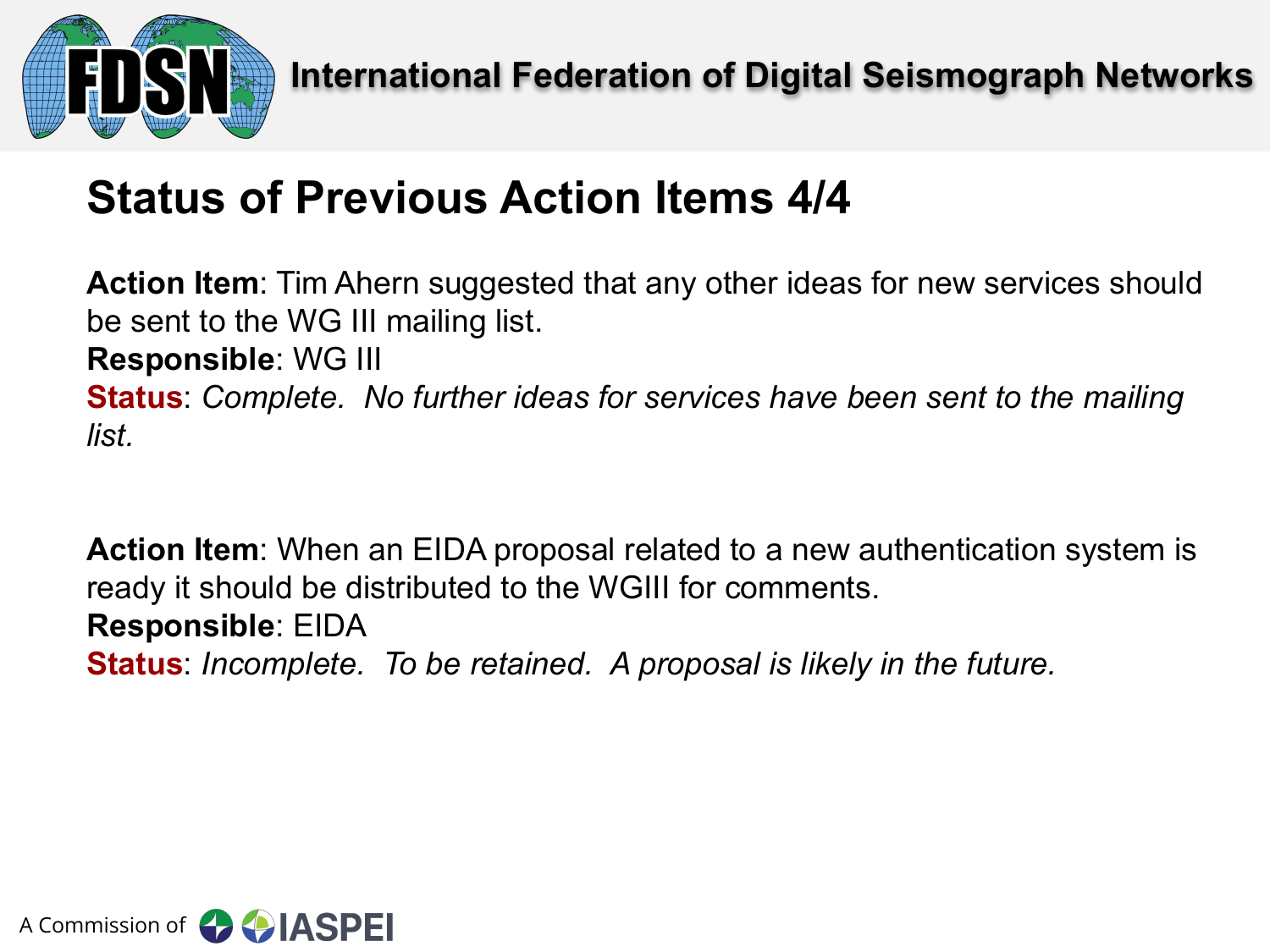

# **SeedLink v4 Proposal**

An overview by Angelo Strollo...

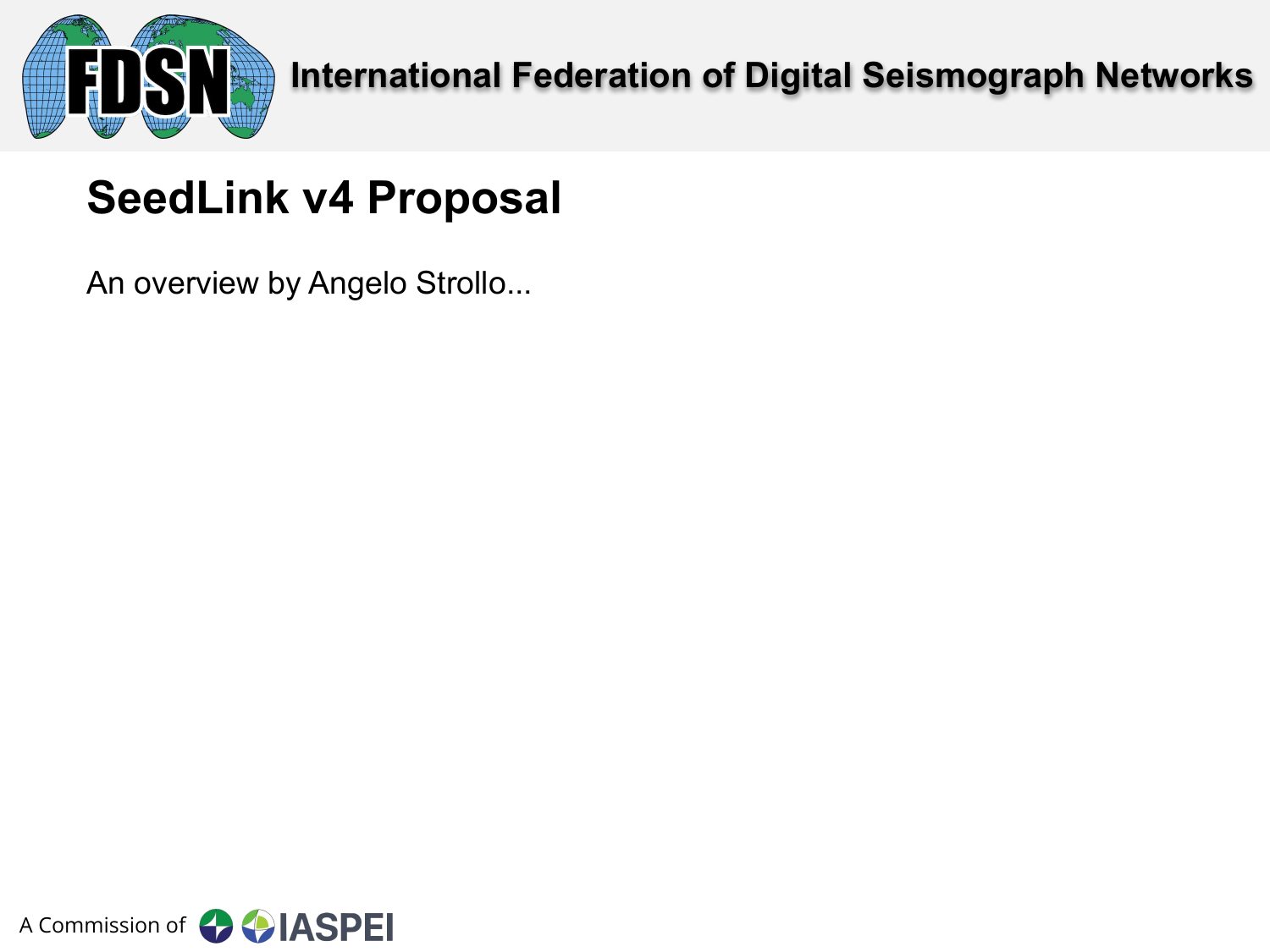

# **Authentication for all web service specifications**

CTBTO IDC requested that the web service specifications for fdsnws-station and fdsnws-event allow an authorization mechanism.

#### **Proposal:**

Modify *all* web service specifications to include the *optional* queryauth method and behavior description that is currently limited to fdsnws-dataselect.

| Service methods                                                                                                                                                                                                                     |
|-------------------------------------------------------------------------------------------------------------------------------------------------------------------------------------------------------------------------------------|
| The service should support these methods:                                                                                                                                                                                           |
| $query - to submit a data request$                                                                                                                                                                                                  |
| $queryauth - to authenticate and submit a data request$                                                                                                                                                                             |
| <b>version</b> $-$ to request the full service version number                                                                                                                                                                       |
| application.wadl – to request a WADL for the interface                                                                                                                                                                              |
| Purpose of the <i>query</i> method:                                                                                                                                                                                                 |
| This method is designed to return time series data.                                                                                                                                                                                 |
| Purpose of the <i>queryauth</i> method:                                                                                                                                                                                             |
| The optional <i>queryauth</i> method behaves identically to the <i>query</i> counterpart except that submission<br>requires authentication. The data center may then include restricted data as appropriate for the<br>credentials. |

#### Behavior for the *queryauth* method

HTTP Digest Authentication (RFC 2617) should be requested from the client. After successful authentication, a request should be accepted and handled as per the *query* method. Authentication credentials (user database and associated licensing schemes) are data center specific.

A Commission of

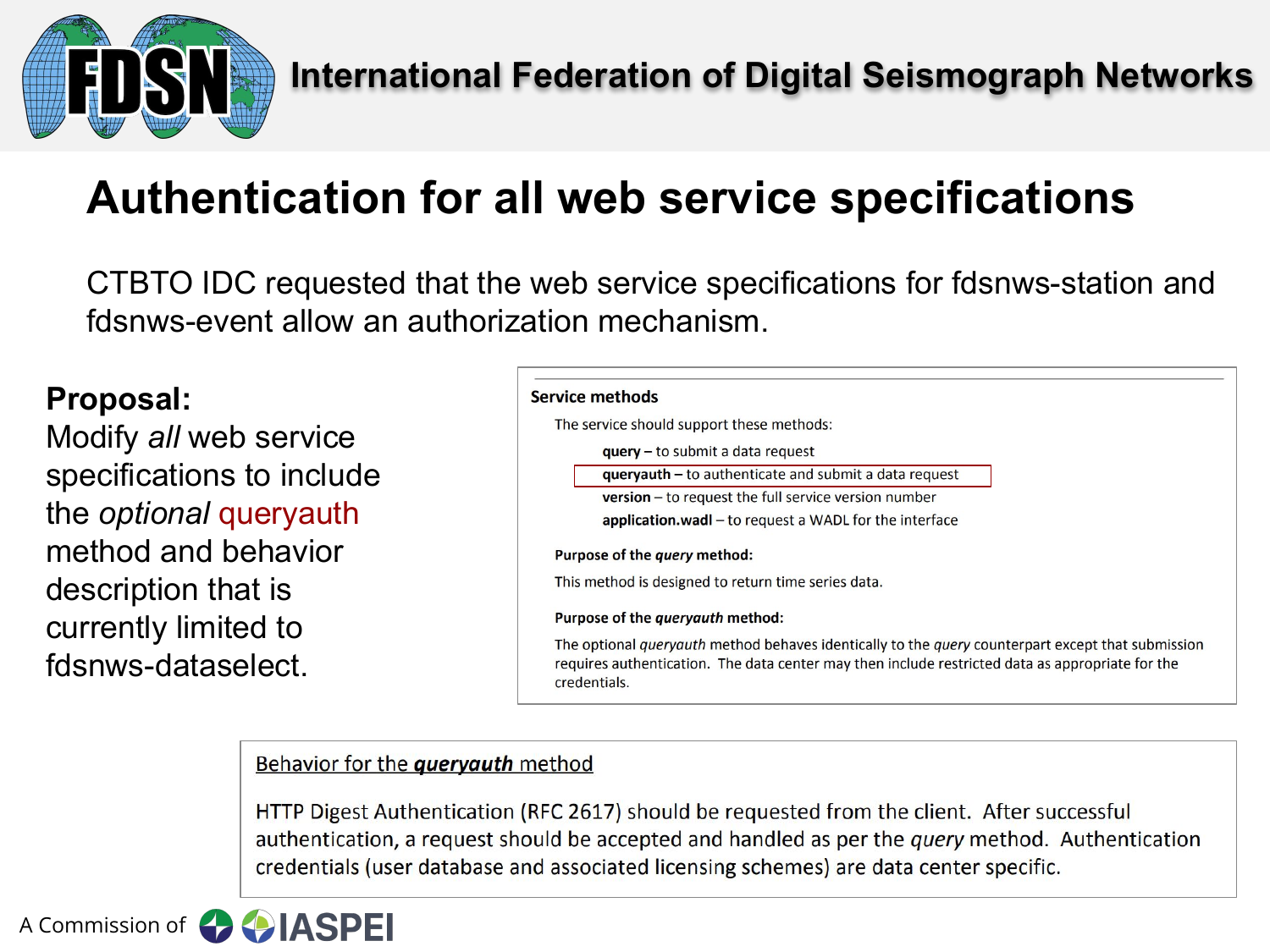

#### **International Federation of Digital Seismograph Networks**

**Full Record** 

Query the service API (returns JSON)

# **Data Center Registry Status**

- Centers control their own entries and information
- Declaration of priority for data sets (network-granularity), registry enforces uniqueness
- Multiple options for maintaining  $\bullet$ information:
	- Simple Web Form O
	- **Harvest from URL**  $\Omega$
	- Push (POST) to registry  $\circ$
- List of FDSN and non-FDSN web services
- Human and machine friendly  $\bullet$ interfaces

| Name                | <b>Full Name</b>                                                                                                                                                                                                                                                                                                                                                                                                                                                                                                                                                                                                                                                                                                                                                                                                                                                                                                                                                                                                                                                                                                                                                                                                                                                                       | Website                        |  |
|---------------------|----------------------------------------------------------------------------------------------------------------------------------------------------------------------------------------------------------------------------------------------------------------------------------------------------------------------------------------------------------------------------------------------------------------------------------------------------------------------------------------------------------------------------------------------------------------------------------------------------------------------------------------------------------------------------------------------------------------------------------------------------------------------------------------------------------------------------------------------------------------------------------------------------------------------------------------------------------------------------------------------------------------------------------------------------------------------------------------------------------------------------------------------------------------------------------------------------------------------------------------------------------------------------------------|--------------------------------|--|
| <b>BGR</b>          | <b>BGR Data Centre</b>                                                                                                                                                                                                                                                                                                                                                                                                                                                                                                                                                                                                                                                                                                                                                                                                                                                                                                                                                                                                                                                                                                                                                                                                                                                                 | https://www.bgr.bund.de        |  |
| <b>ETH</b>          | <b>ETH Data Centre</b>                                                                                                                                                                                                                                                                                                                                                                                                                                                                                                                                                                                                                                                                                                                                                                                                                                                                                                                                                                                                                                                                                                                                                                                                                                                                 | https://www.ethz.ch            |  |
| <b>GEOFON</b>       | <b>GEOFON Program</b>                                                                                                                                                                                                                                                                                                                                                                                                                                                                                                                                                                                                                                                                                                                                                                                                                                                                                                                                                                                                                                                                                                                                                                                                                                                                  | https://geofon.gfz-potsdam.de/ |  |
| Data Center: RESIF  |                                                                                                                                                                                                                                                                                                                                                                                                                                                                                                                                                                                                                                                                                                                                                                                                                                                                                                                                                                                                                                                                                                                                                                                                                                                                                        | s <sub>o</sub>                 |  |
| Name                | <b>RESIF</b>                                                                                                                                                                                                                                                                                                                                                                                                                                                                                                                                                                                                                                                                                                                                                                                                                                                                                                                                                                                                                                                                                                                                                                                                                                                                           |                                |  |
| <b>Full Name</b>    | <b>RESIF Data Centre</b>                                                                                                                                                                                                                                                                                                                                                                                                                                                                                                                                                                                                                                                                                                                                                                                                                                                                                                                                                                                                                                                                                                                                                                                                                                                               |                                |  |
| Summary             | French seismologic and geodetic network                                                                                                                                                                                                                                                                                                                                                                                                                                                                                                                                                                                                                                                                                                                                                                                                                                                                                                                                                                                                                                                                                                                                                                                                                                                |                                |  |
| Website             | https://www.resif.fr                                                                                                                                                                                                                                                                                                                                                                                                                                                                                                                                                                                                                                                                                                                                                                                                                                                                                                                                                                                                                                                                                                                                                                                                                                                                   |                                |  |
| Contact             | dc@resif.fr                                                                                                                                                                                                                                                                                                                                                                                                                                                                                                                                                                                                                                                                                                                                                                                                                                                                                                                                                                                                                                                                                                                                                                                                                                                                            |                                |  |
| Citation            | https://doi.org/10.17616/R37Q06                                                                                                                                                                                                                                                                                                                                                                                                                                                                                                                                                                                                                                                                                                                                                                                                                                                                                                                                                                                                                                                                                                                                                                                                                                                        |                                |  |
| <b>Last Updated</b> | 2021-08-21 09:01:31                                                                                                                                                                                                                                                                                                                                                                                                                                                                                                                                                                                                                                                                                                                                                                                                                                                                                                                                                                                                                                                                                                                                                                                                                                                                    |                                |  |
| <b>Services</b>     | archive SEED based archive of continuous seismological data<br>· fdsnws-dataselect-1: http://ws.resif.fr/fdsnws/dataselect/1/<br>Access to raw time series data<br>· fdsnws-station-1: http://ws.resif.fr/fdsnws/station/1/<br>Access to metadata describing raw time series data<br>· fdsnws-event-1: http://ws.resif.fr/fdsnws/event/1/<br>Access to events data<br>· fdsnws-availability-1: http://ws.resif.fr/fdsnws/availability/1/<br>Availability of time series data<br>· eidaws-wfcatalog: http://ws.resif.fr/eidaws/wfcatalog/1/<br>EIDA WFCatalog service<br>· resifws-timeseriesplot-1: https://ws.resif.fr/resifws/timeseriesplot/1/<br>Plot of timeseries<br>· resifws-timeseries-1: https://ws.resif.fr/resifws/timeseries/1/<br>Processed and reformatted time series<br>· resifws-sacpz-1: https://ws.resif.fr/resifws/sacpz/1/<br>Metadata in SAC Poles and Zeros format<br>· resifws-resp-1: https://ws.resif.fr/resifws/resp/1/<br>Metadata in SEED-RESP format<br>· resifws-evalresp-1: https://ws.resif.fr/resifws/evalresp/1/<br>Evaluated responses in various formats<br>PH5 PH5 based archive<br>· ph5-dataselect-1: http://ph5ws.resif.fr/fdsnws/dataselect/1<br>Raw time series data<br>· ph5-availability-1: http://ph5ws.resif.fr/resifws/availability/1 |                                |  |

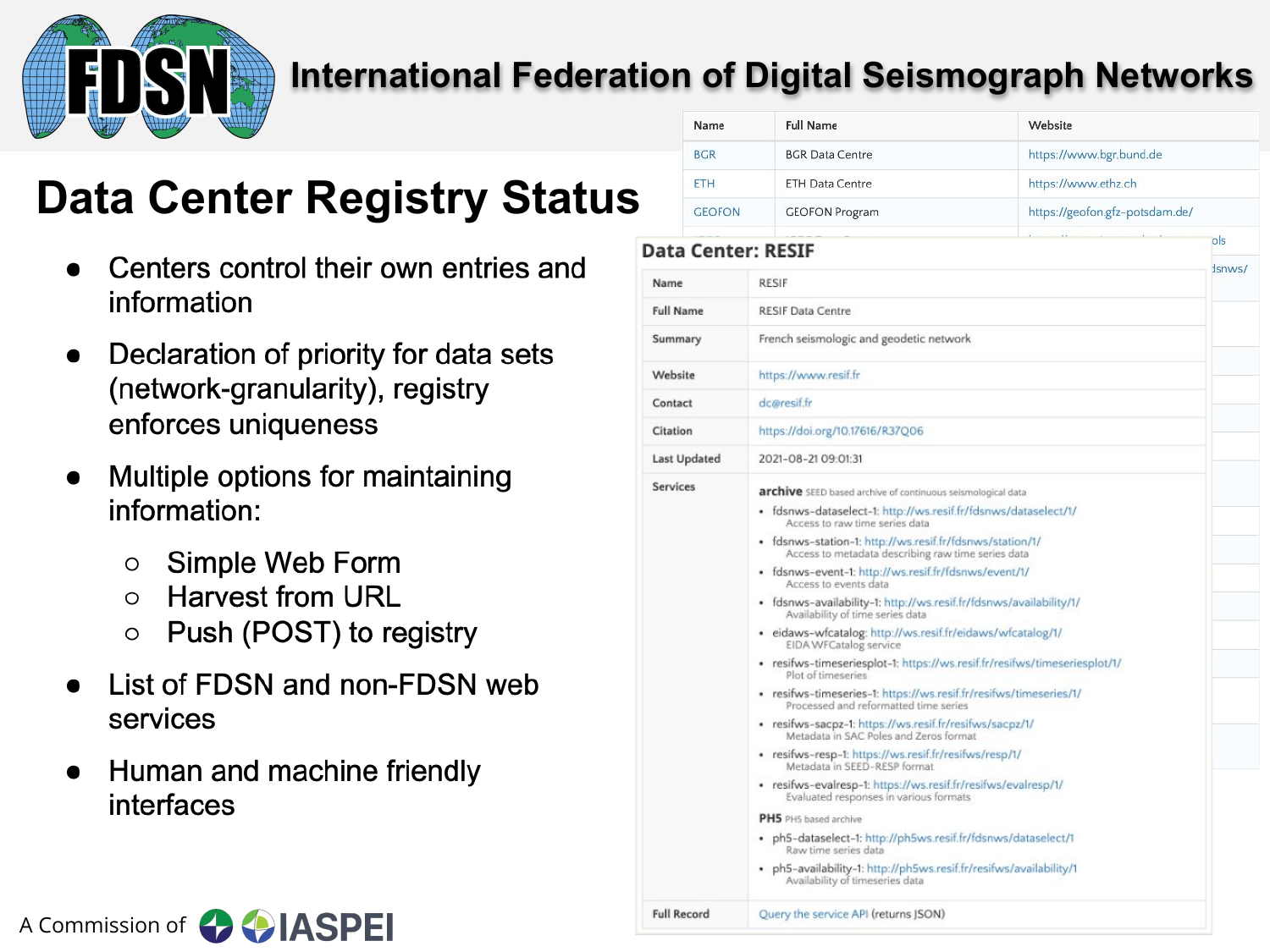

# **Data Center Registry**

- No significant regular use (yet!)
	- The DMC will begin harvesting the information for Federator (fedcatalog)
- First FDSN adoption of JSON Schema
	- Used to describe and enforce JSON data structures
	- Also used in proposed miniSEED 3 validator
- DOI or free-form Citation for Data Center
	- Separate citation from data via network DOIs
	- Needs population and advertisement!
- More data centers are available
	- Needs advertisement, in particular at a regional level

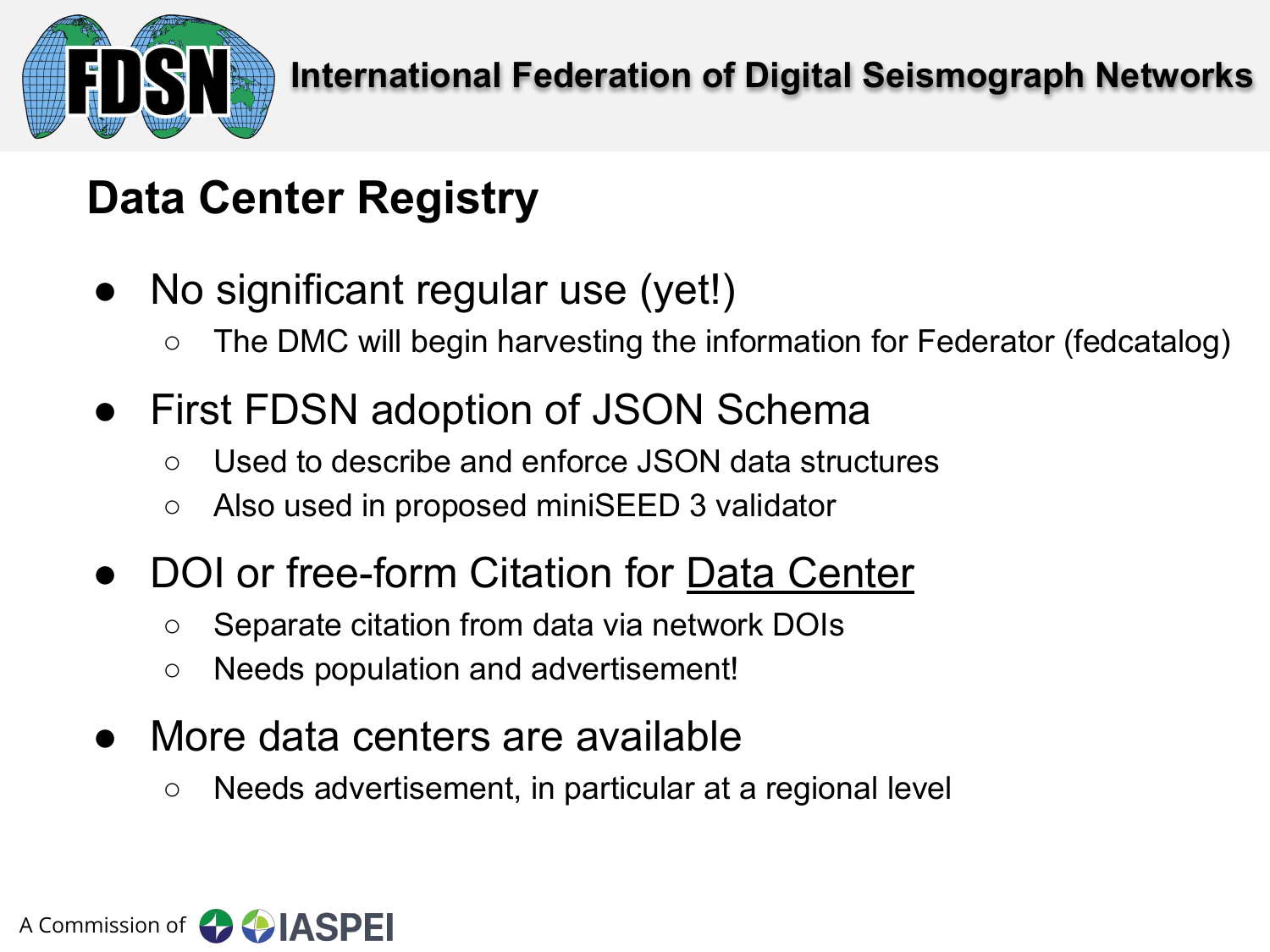

# **Potential JSON standardization for fdsnws-event**

#### From WG II discussion

From Mario Locati: Has there ever been a discussion on the standardization of a JSON output for the fdsnws-event? Nick Ackerly wonders if this is a topic for WG 3. Comments that JSON sometimes is implemented, but nobody follows a standard.

For our discussion: Thoughts on need for FDSN specification?

USGS offers some GeoJSON options: <https://earthquake.usgs.gov/earthquakes/feed/v1.0/geojson.php> [https://earthquake.usgs.gov/earthquakes/feed/v1.0/geojson\\_detail.php](https://earthquake.usgs.gov/earthquakes/feed/v1.0/geojson_detail.php)